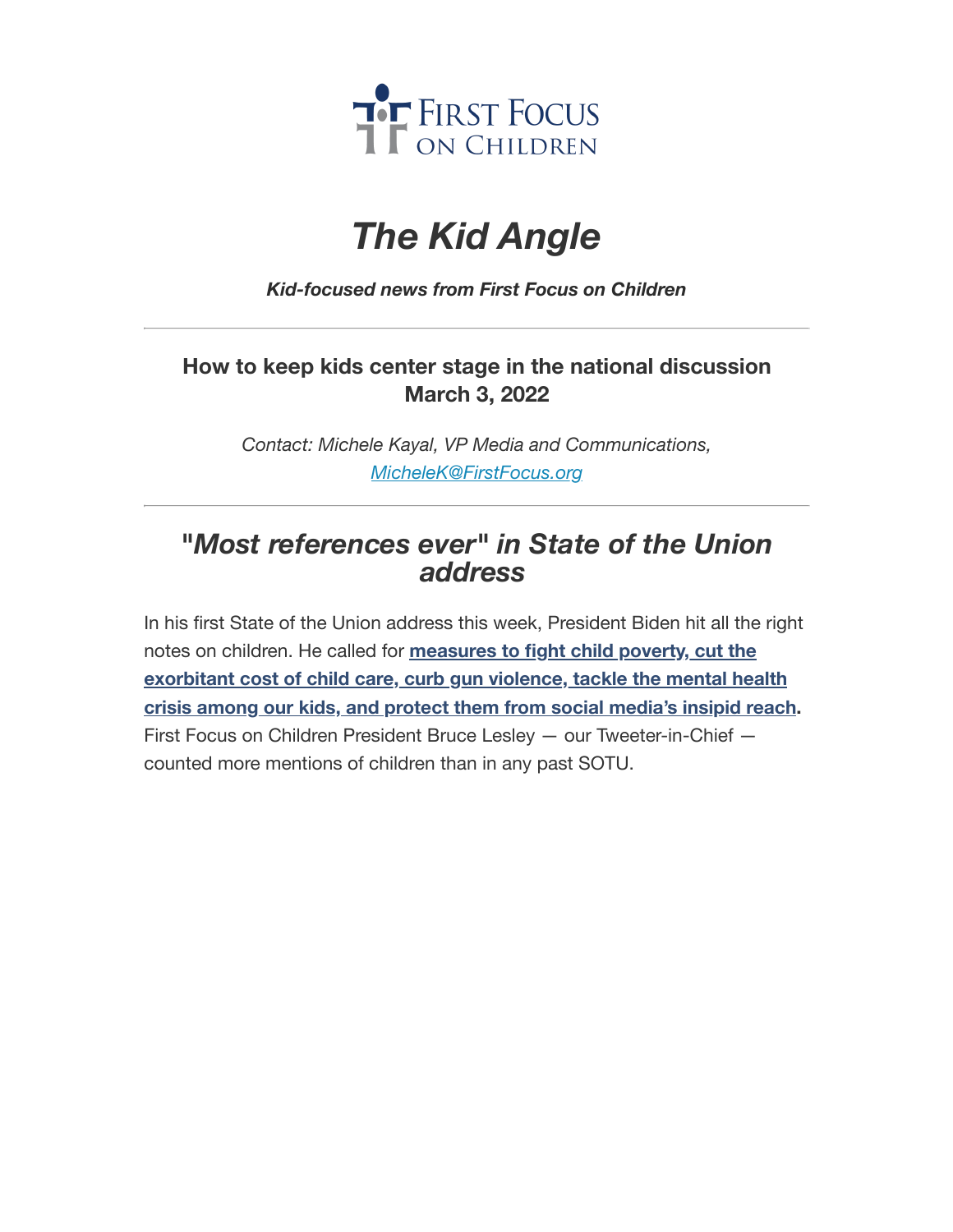

I have attempted to tweet all reference to children in the #SOTU #StateOfTheUnion for years now. This was, by far, the most references to children ever.

In the Trump years, the only references tended to be to his children.

Let's do right by children - now, more than ever.



As always, we would have liked to see more. First Focus immigration lead Miriam Abaya welcomed the president's recommitment to immigration reform, including citizenship for Dreamers, TPS holders, farm workers and essential workers, but was disappointed that his discussion of root causes and the border focused on enforcement rather than on **orderly, humanitarian processing and making families and children feel safe in their [communities.](https://action.campaignforchildren.org/r?u=FzF-KU0ygDWc21UK_uySekgPmwjmZkZsxldxdDbmnT_lGARCJMUJh8ESlVOXxhiMwIXxQ_mOKrC6lRmKEGDczaUQ4DalGd26GtcwnOwEIGcySZ64JhOEVGcfNLRBDxOjSfyRtO02XKEAA0fkNE221mjQI1fA3aMeEMDUuJ5Se_Y&e=6d50ef9bac605c372bd31a2e7c9cacfd&utm_source=ffcc&utm_medium=email&utm_campaign=_90_supporters&n=4&test_email=1)** Olivia Gomez, our environmental issues lead, appreciated the president's commitment to replace lead pipes in homes and schools, but was hoping for **more on climate [change.](https://action.campaignforchildren.org/r?u=FzF-KU0ygDWc21UK_uySemwctzkVFSlwktH6VSX7KnVlpAbdqoqCEAkepeGzIooB1y4t0mKdhATcuZYdqKJ5qCpeC9rflyf8M1GQg_9YCI8&e=6d50ef9bac605c372bd31a2e7c9cacfd&utm_source=ffcc&utm_medium=email&utm_campaign=_90_supporters&n=5&test_email=1)**

While the Child Tax Credit received an honorable mention to ensure children are not raised in poverty, more must be said — and done.

The **[6](https://action.campaignforchildren.org/r?u=JX29FWb9uUpbxNXmJoySWXVIBaVtsA1BFSaqNTipwkBi_OT2SqhOEafJioz3uBoFgeq1tLv3KEcPgmWUzu0eUEQ4U_C_gW4IPnYYn2FN4O7UWv48KXpchpIb5wtX3FSx1H5ezJxSO4tkEzBx3GDQpdUT_xE1XUsM2-ArC3kdvteuTFinszpKubIVWJfWUyxt&e=6d50ef9bac605c372bd31a2e7c9cacfd&utm_source=ffcc&utm_medium=email&utm_campaign=_90_supporters&n=7&test_email=1)[1-million-child](https://action.campaignforchildren.org/r?u=dEEDYEUGb6ZYO9h-oDOIAqAMaM2Waw7BXBOqBp0DZakdyyHuXubzAO_vWOPA3b0bpkkAZmq7lGYYNffuqf6hKw&e=6d50ef9bac605c372bd31a2e7c9cacfd&utm_source=ffcc&utm_medium=email&utm_campaign=_90_supporters&n=6&test_email=1) question** is whether upcoming **talks between Sen. Mitt Romney (R-UT) and the White House:**